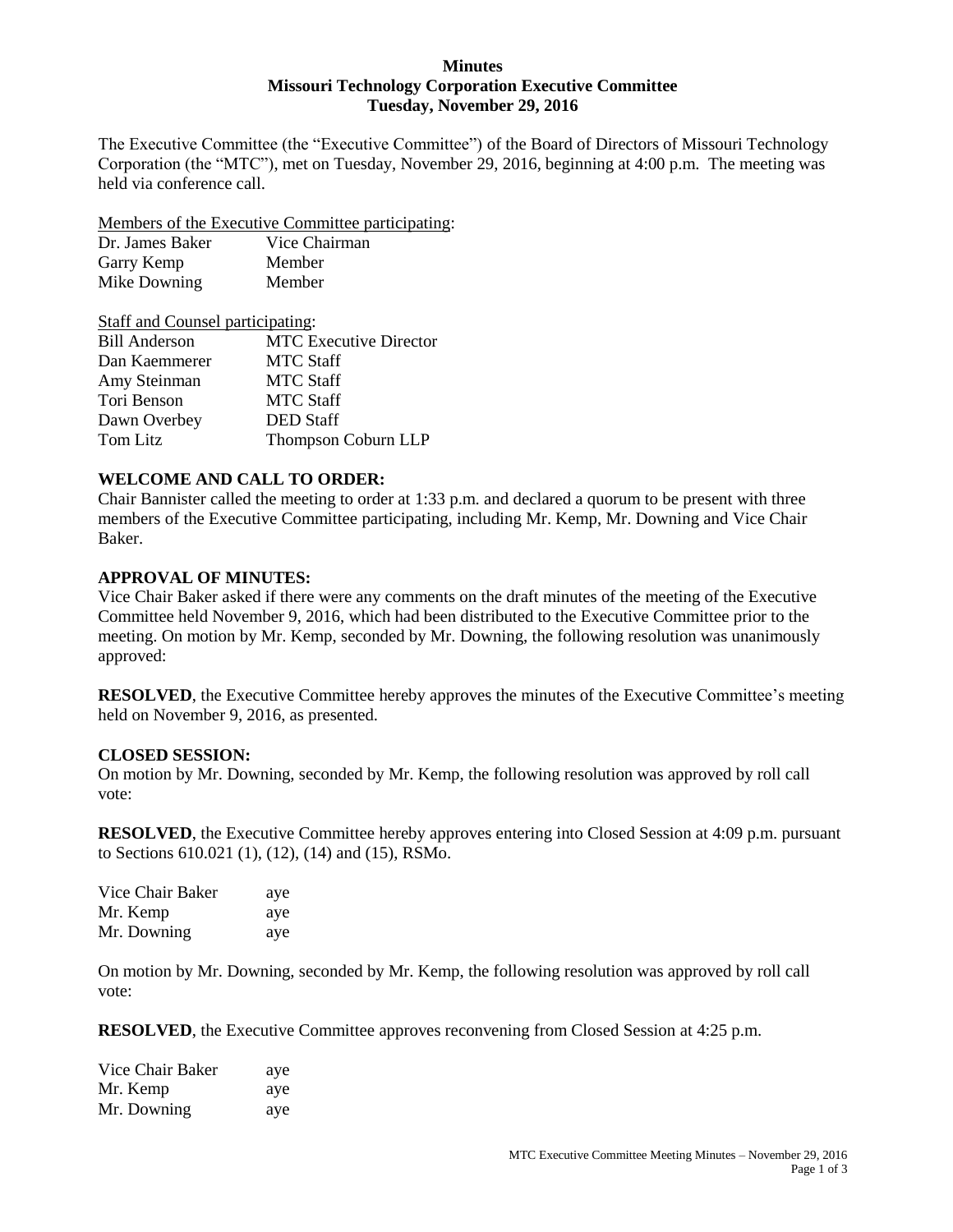Vice Chair Baker reported that the Executive Committee took no action in Closed Session after a discussion confined to the matters stated above.

# **IDEA FUND TRANSACTION DOCUMENTS:**

On motion by Mr. Downing, seconded by Mr. Kemp, the following resolutions were unanimously approved:

**RESOLVED**, the Executive Committee on behalf of the MTC Board hereby approves the transaction documents for an investment by MTC in an amount up to \$175,000 to purchase Common Voting Units of Cellaride LLC pursuant to Seed Capital Co-Investment Application SEED 2016-19-007 (CellARide) in substantially the form presented;

**FURTHER RESOLVED**, the Executive Committee on behalf of the MTC Board hereby authorizes the MTC Executive Director to execute and deliver on behalf of the MTC all documents relating to such loan on behalf of the MTC; and

**FURTHER RESOLVED**, the Executive Committee on behalf of the MTC Board hereby authorizes the MTC Executive Director on behalf of the MTC to negotiate, amend, and approve any and all agreements, documents or instruments and to take such other actions as may be required or desirable in connection with, or in furtherance of such investment.

**RESOLVED**, the Executive Committee on behalf of the MTC Board hereby approves the transaction documents for an investment by MTC in an amount up to \$200,000 to purchase Series A Preferred Stock of Euclises Pharmaceuticals, Inc. pursuant to Seed Capital Co-Investment Application SEED 2015-17-001 (Euclises) in substantially the form presented;

**FURTHER RESOLVED**, the Executive Committee on behalf of the MTC Board hereby authorizes the MTC Executive Director to execute and deliver on behalf of the MTC all documents relating to such loan on behalf of the MTC; and

**FURTHER RESOLVED**, the Executive Committee on behalf of the MTC Board hereby authorizes the MTC Executive Director on behalf of the MTC to negotiate, amend, and approve any and all agreements, documents or instruments and to take such other actions as may be required or desirable in connection with, or in furtherance of such investment.

**RESOLVED**, the Executive Committee on behalf of the MTC Board hereby approves the transaction documents for a convertible secured loan by MTC in an amount up to \$275,000 to BacterioScan, Inc. pursuant to Seed Capital Co-Investment Application SEED 2016-20-008 (BacterioScan) in substantially the form presented;

**FURTHER RESOLVED**, the Executive Committee on behalf of the MTC Board hereby authorizes the MTC Executive Director to execute and deliver on behalf of the MTC all documents relating to such loan on behalf of the MTC; and

**FURTHER RESOLVED**, the Executive Committee on behalf of the MTC Board hereby authorizes the MTC Executive Director on behalf of the MTC to negotiate, amend, and approve any and all agreements, documents or instruments and to take such other actions as may be required or desirable in connection with, or in furtherance of such loan.

### **MOBEC GRANT AGREEMENTS:**

On motion by Mr. Kemp, seconded by Mr. Downing, the following resolutions were unanimously approved:

**RESOLVED**, the Executive Committee on behalf of the MTC Board hereby approves the Missouri Building Entrepreneurial Capacity Program grant agreement for a grant in the amount of \$30,155 to Missouri